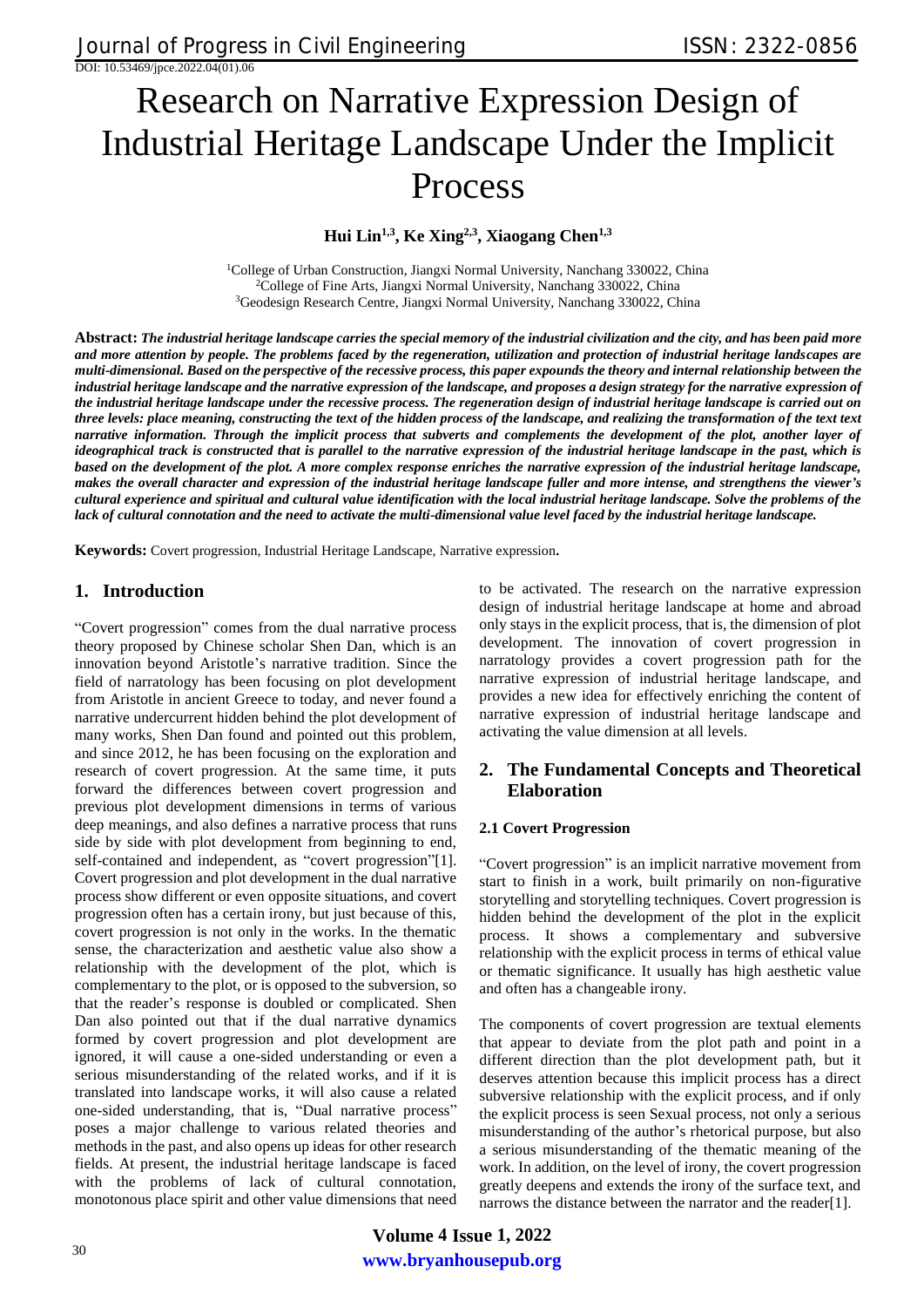#### **2.2 Industrial Heritage Landscape**

The industrial heritage landscape is understood according to the definition of industrial heritage and related concepts of landscape. First, industrial heritage is an industrial heritage created by human activities. Second, industrial heritage includes material culture and intangible culture. It has multi-dimensional values, such as historical, economic, aesthetic, technological, and social values. Thirdly, landscape refers to the artificial or natural scenery of a place, including natural and artificial landscapes. Finally, combined with the concept of landscape, the industrial heritage landscape can be defined as an industrial area with industrial heritage characteristics and multi-dimensional value of industrial heritage and with landscape characteristics.

The value of industrial heritage is huge, and the industrial heritage landscape belongs to the category of industrial heritage, so the renewal and transformation of the industrial heritage landscape has considerable research value. In essence, the renewal and transformation of the industrial heritage landscape is actually the regeneration of the disabled space of the industrial heritage landscape and the multiple activation of various value dimensions through the relevant theories of landscape design. Including the identification of industrial heritage landscape elements in the early stage, the excavation of landscape history and culture, and the reorganization and redesign of landscape planning, in order to activate the vitality of industrial heritage, inherit and protect the historical and cultural connotation of industrial heritage landscape and other values, continue the vitality of industrial heritage landscape, and create an organic multiple life forms.

#### **2.3 Landscape Narrative**

Landscape narrative is a landscape design strategy extracted from the field of narratology and introduced into the field of landscape science, and translated into language symbols in landscape design through narratology-related theories, methods and language symbols to enhance the place spirit of the landscape and cultural identity. That is, after translating the symbols of narratology into symbols of landscape design, practitioners can design the landscape narratively according to the text of narratology. The text includes cultural texts, oral texts, historical texts, and story texts related to the site landscape, and uses related strategies in narratology to identify landscape elements, arrange spatial sequences, and create landscape artistic conceptions to enhance the landscape. The interactive relationship between the readability and the subject and object will ultimately enhance the meaning and aesthetic experience of the landscape place.

Another term for landscape narrative design is essentially the form of storytelling to preserve the historical memory of the site and convey the culture of the region. Therefore, the landscape exists as a carrier, and the narrative is used as a design strategy to empower the landscape to activate the site. Due to the differences between the subject and the object, the design narrator must learn to flexibly use various strategies and methods from narratology, and examine the internal relationship between text elements and landscape elements, and finally use appropriate methods to correct them. The translation and expression of landscape stories.

# **3. The Inner Link Between Industrial Heritage Landscape and Landscape Narrative**

The industrial heritage landscape is the place where certain events and existing things take place, with unique regional characteristics, cultural characteristics, historical memory, and epochal characteristics. In the course of time, the development of social, economic, cultural, technological, aesthetic and other values has put forward new demands for industrial heritage landscapes. The national policy's emphasis on industrial heritage landscapes has given birth to the inheritance and protection of industrial heritage landscapes, leading the times. The transformation and reuse of industrial heritage landscapes have spawned new functional and innovative demands, the value of industrial aesthetics has spawned new aesthetic standards and technical demands, and the urgent need to improve spiritual culture has increased the cultural excavation and expression of industrial heritage landscapes.

Landscape narrative expression design is an expression design based on the landscape narrative discourse system. It is a landscape design structure system intertwined with times and stories. It is of the times and narrative. With the help of landscape narrative expression design, the industrial heritage landscape can be better expressed. Express spatial memory and preserve its unique historical memory. It is also used as a design thinking tool to help designers better explore the unique site characteristics of industrial heritage landscapes and the profound cultural connotations of industrial heritage landscapes, so as to improve the spiritual and cultural value of industrial heritage landscapes. And the unique plot and narrative of the landscape narrative expression design can be used as an artistic existence to demonstrate the vitality of the industrial heritage landscape. Finally, the unique discourse and structural order of the landscape narrative expression design can enhance the readability of the heritage landscape and the depth of the viewer's perception of the heritage landscape, so as to enhance the spiritual and cultural value of the industrial heritage landscape, and effectively shorten the distance between people and the landscape.

The research on the narrative expression design of industrial heritage landscape is currently only at the explicit level, that is, the research level of plot development, which belongs to the narrative expression of structuralism and lacks the exploration of text covert progression. Therefore, it is necessary to focus on covert progression Excavate and study the narrative expression of the industrial heritage landscape from the perspective of On the level, it supplements the skeleton of the narrative expression of the industrial heritage landscape, enriches the theoretical system, and serves as a set of feasible design principles and methods to guide the practice of the industrial heritage landscape. At the practical level, by digging deeply into the regional history and culture of the industrial heritage landscape, we can combine the plot development with the covert progression to construct a two-layer ideographic track in which the narrative expression of the industrial heritage landscape moves forward side by side, so as to inspire the viewers to have a better understanding of the site. The complex response highly restores the real historical memory and background of the industrial heritage in the era, enriches the narrative expression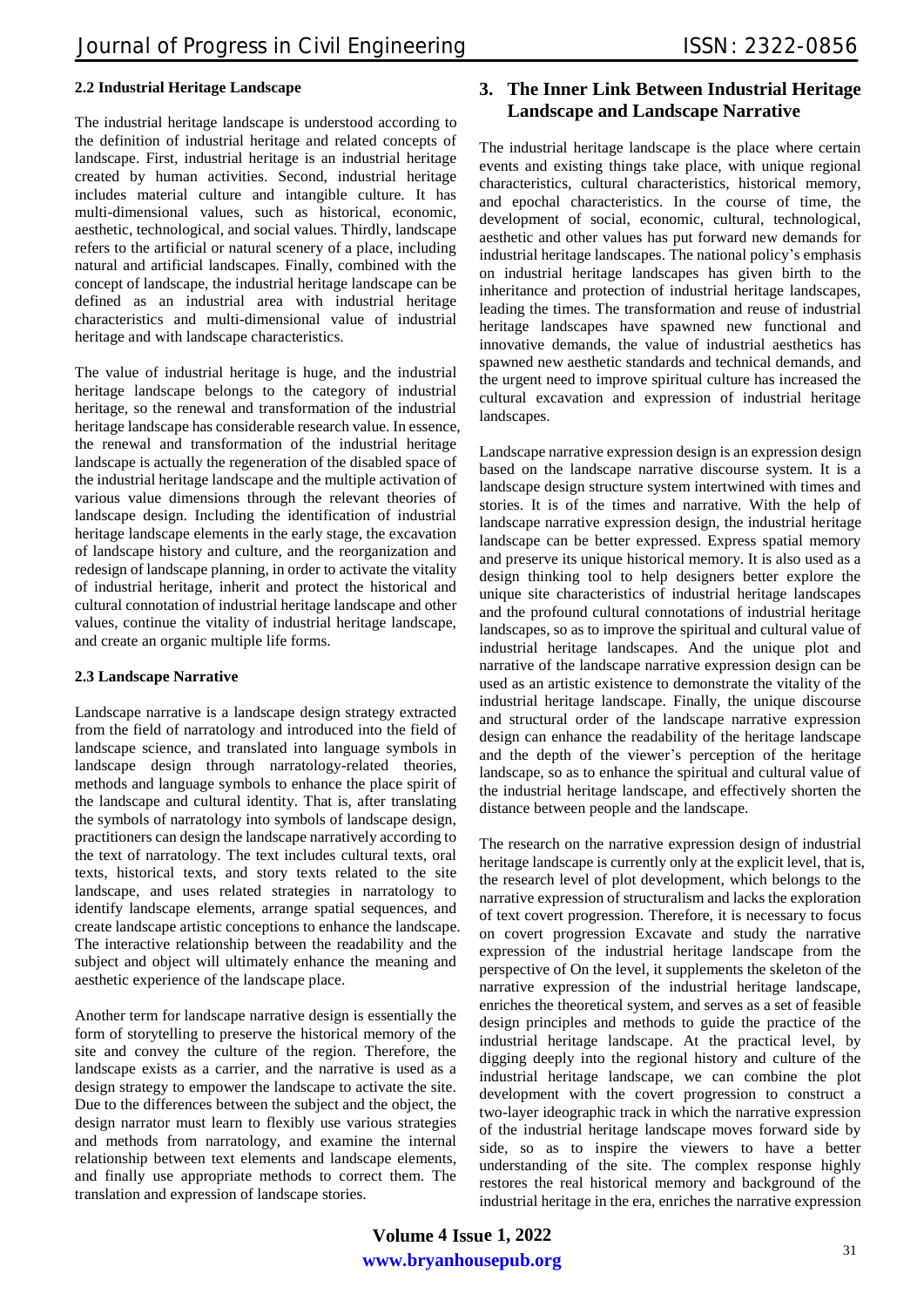of the industrial heritage landscape, makes the overall character and expression of the industrial heritage landscape fuller and full of tension, and strengthens the viewer's understanding of the local landscape. Cultural experience of industrial heritage landscape and identification of spiritual and cultural values.

# **4. The Strategy of Narrative Expression Design of Industrial Heritage Landscape under Covert Progression**

#### **4.1 Excavate the Significance of Landscape Covert Progression**

4.1.1 Analyze the multi-dimensional value of the place

Industrial civilization represents high speed and efficiency. Since the first industrial revolution, it has only been more than two hundred years since human beings entered the industrial society, creating huge wealth for the world and leaving a huge amount of industrial heritage for human society. The spiritual and cultural values contained in these industrial heritages are also solid and profound. It is true that the importance of the inheritance, protection and development of industrial heritage landscapes is extremely important, but at the same time, the problems faced by industrial heritage landscapes are also multi-dimensional and related to various value levels, including historical and cultural value, social value, and architectural aesthetic value. , technological value, economic value, etc. Then, in the protection of industrial heritage, the relevant staff should not only carry out "divide and conquer" protection according to the type of site, but also at the design level, the reactivation and sustainable development of the disabled space of industrial heritage landscape, also need to engage in industrial heritage Relevant workers and designers of landscape protection and utilization pay attention from all levels of value, keep pace with the times, activate the lost industrial heritage landscape, and enhance and stimulate the vitality and value charm of the industrial heritage landscape. Therefore, in the design and research of the relevant staff, analyzing and excavating the value of each level of the site is the basis for the protection and reactivation of the industrial heritage landscape.

4.1.2 Excavate the significance of the theme of landscape covert progression

In the past, the thematic significance of excavating landscapes was almost always based on the exploration of the thematic significance of the narrative dynamics of the dominant process plot development, ignoring the exploration of the theme significance of covert progression. The covert progression and the explicit process are in a subversive or complementary relationship. If only the thematic significance of the explicit process is explored, it will have a negative impact on the ironic and deconstructed text elements and industrial heritage of the industrial heritage landscape itself. The thematic meaning of landscape works is seriously misunderstood. This kind of covert progression is hidden behind the explicit process, and has a complementary or subversive relationship with the explicit process in the sense of ethical value or theme, and generally has high aesthetic

value. At the time, design researchers can use the research methods used to dig in-depth information about the historical, cultural, social, political, technological and other value dimensions of the place, and find out the ethical value or thematic meaning of the explicit process. The thematic significance of the subversive relationship enriches and complements the overall cultural and artistic connotation of the industrial heritage landscape. Moreover, the thematic meaning of covert progression often shows varying degrees of irony and deconstruction. Implanting its meaning into the site can make the final narrative expression of the industrial heritage landscape more full and tense.

## **4.2 Constructing Landscape Covert Progression Text**

4.2.1 Design of text elements—theme, subject matter, semantics, artistic conception, carrier, subject

The design of narrative text includes theme, theme, semantics and artistic conception. After mining the value of the place and positioning the thematic meaning of the covert progression text, it is necessary to collect the text story themes related to the meaning of the covert progression to enrich the content and representation of the implicit narrative. The carrier, the source of the theme can be selected by mining historical fragments related to the theme of the site, community memory, family personal history, celebrity resumes, ritual activities or habitual behaviors, tourist stories, folklore, natural things evolution process and other information. Non-figurative story facts are distilled to complete the collection of covert progression text subject matter. The semantics of the narrative text includes the original meaning with surface semantic properties and the metaphorical meaning and extended meaning with deep semantic properties. It is attached to the element carrier of the text, and the narrative in the covert progression is carried out through the artistic conception formed by the logical relationship between the text element carriers. Semantic communication.

The design of the text carrier needs to have clear characteristics, such as the setting of the characteristics of the subject and object, historical background, political position, etc., which will make the theme clearer and improve the effectiveness of narrative expression. Later, the construction of landscape carrier elements often comes from textual information. The key information such as color, shape, and scene with clear and concrete features contained in the text is beneficial to provide clues for the narrative expression of landscape carrier elements. translate" into the vector form.

The design of the text body of covert progression is based on the characters analysis and behavior design of the participants, community and stakeholders based on the text according to the relevant needs of the theme of covert progression. In classical narratology, the main body of the text pays more attention to the roles and functions of elites such as managers and designers. In postmodern narratology, more attention is paid to the discourse power of daily users, community residents, etc., that is, "me", rather than "others" such as foreign investors, developers, designers, etc. Dominate. Therefore, the text theme usually includes developers, operators, designers, users and tourists, as well as the design of the implied protagonist in the story.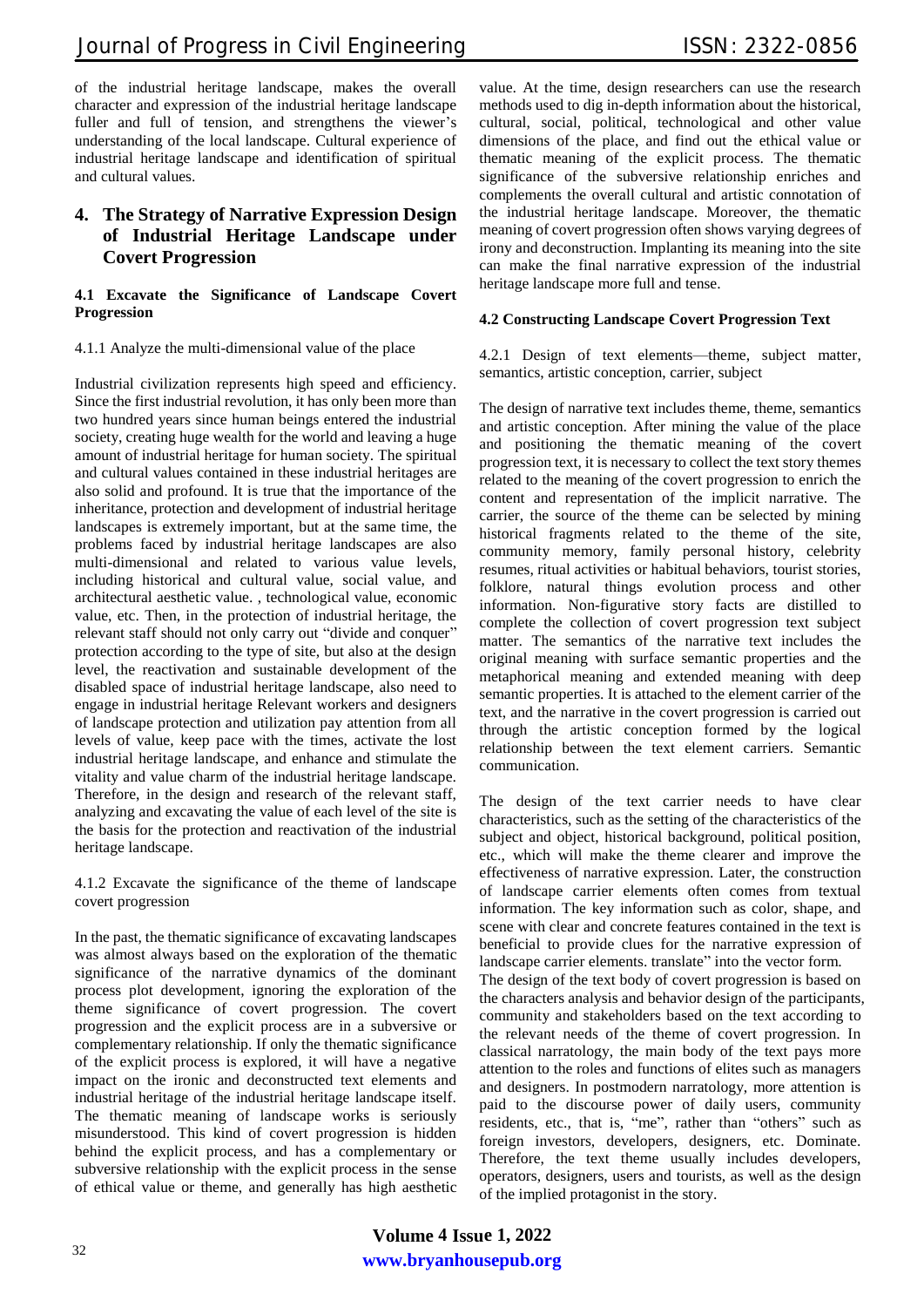#### 4.2.2 Organization of Text Elements—Ideographic Tracks Based on Covert Progression

After the elements of the text are established, it is necessary to construct the narrative expression elements of the covert progression based on the thematic meaning of the covert progression, which is to use the method of constructing the clues in the covert progression to deviated from the plot and show a different direction from the plot development. Text elements are arranged in the narrative text of the entire industrial heritage landscape, and non-figurative narrative techniques are implanted into it, so as to achieve the composition of narrative elements throughout the entire text of the industrial heritage landscape from beginning to end, thereby forming another line different from the obvious. The covert progression of the plot development of the sexual process, the narrative ideographic track and the narrative expression design text of the industrial heritage landscape under the covert progression, and to a large extent deepen and expand the irony of the surface text of the industrial heritage landscape, and increase the relationship between the text and the author. , the distance between readers.

#### **4.3 Realize the Transformation of Textual Narrative Information**

4.3.1 Carrier selection and implantation based on implicit narrative text

After the landscape narrative text of covert progression is formed, it is necessary to transform the narrative text into the material and immaterial carrier text of the landscape. The material carrier text of the landscape includes buildings, flowers, trees, rocks, water bodies, garden roads, etc. Representational material texts; immaterial narrative media of landscapes, such as images, sounds, words and other non-representative immaterial texts. First of all, it is necessary to transform the relevant information of the text carrier elements of the covert progression narrative text, transform the landscape text into the landscape carrier text, and consider the adaptability of the visual expression of the industrial heritage landscape carrier text and the covert progression narrative text . Designers need to use the methods of analogy, refinement, generalization, connection, and imagination to visualize and visualize the abstract words in the landscape narrative text of the covert progression, and then provide elements and elements for the narrative expression of the landscape carrier in the covert progression. material. After the text is materialized, the materialized landscape carrier should be implanted according to the ideographic track formed by the text under the covert progression, so as to form the sequence and experience path of the industrial heritage landscape space under the covert progression, and realize the industrial heritage landscape. Narrative expression innovation under implicit power.

4.3.2 Rhetorical device empowers the carrier to realize the conveyance of semantic mood

Based on the successful materialization of the landscape sequence carrier of covert progression, designers need to further empower the landscape carrier to complete the conveyance of place semantics or artistic conception. Similes,

metaphors, etc. are used to realize the materialization of the artistic conception of the landscape nodes and the conveyance of cultural semantics. The carrier empowerment under the covert progression allows viewers to see the complexity and multi-facetedness of the place in a deconstructive manner, often with varying degrees of irony, high aesthetic value, and enriching the industrial heritage landscape expression and the character tension of narrative expression.

4.3.3 Diversified activation under the value dimension to create sustainable life

The value dimension of industrial heritage landscape mainly includes historical and cultural value, social value, architectural aesthetic value, scientific and technological value and economic value. Among them, historical and cultural value is the most important. To protect historical value is to protect the historical and cultural features and authenticity of cultural heritage. In terms of time span, it is a witness to the history of urban industrial development, represents the achievements of civilization development preserved in the period of industrial civilization, is the epitome of urban industrial changes, and has strong regional cultural connotations. At present, in view of the lack of cultural connotation of the current industrial heritage, the regional cultural connotation can be deeply excavated through the narrative power under the covert progression, so as to effectively form the city's regional industrial heritage historical and cultural features. In terms of social value, on the one hand, designers should pay attention to the regeneration of the deactivated daily life space to meet the use value and exchange value of the space and prolong the life of the deactivated space, and on the other hand, to meet the emotional value of people in the city In terms of recognition, that is, the activation of historical and cultural value realizes the inheritance of the historical memory of industrial heritage and the spirit of the times, so that people have a more sense of belonging. In terms of architectural aesthetic value, industrial heritage buildings can reflect the architectural style and aesthetic level of the era, and have typical characteristics of the era. Designers protect and develop industrial historical buildings to coexist with modern buildings in the same space, increasing the architectural landscape. Diversity, avoiding the arbitrary sense of singleness, increasing the rarity and uniqueness of the urban landscape, and realizing the activation of the aesthetic value of the industrial heritage landscape. In terms of scientific and technological value, industrial heritage represents the level of production technology in the period. In the development process of industrial society, the level of industrial production technology determines the level of social and economic development. Including material production lines and production equipment and immaterial production technology, designers can integrate current technology while conveying regional history, technology and culture, making the site more dynamic and interesting. In terms of economic value, it can be linked with business to create landmark buildings, which will bring huge commercial value after being fully developed and utilized. From an economic point of view, products have four characteristics of "scarcity, purchasing power, demand and practicality". As a historical and cultural heritage, industrial heritage is a non-renewable resource, which determines the scarcity of historical and cultural blocks. To sum up, the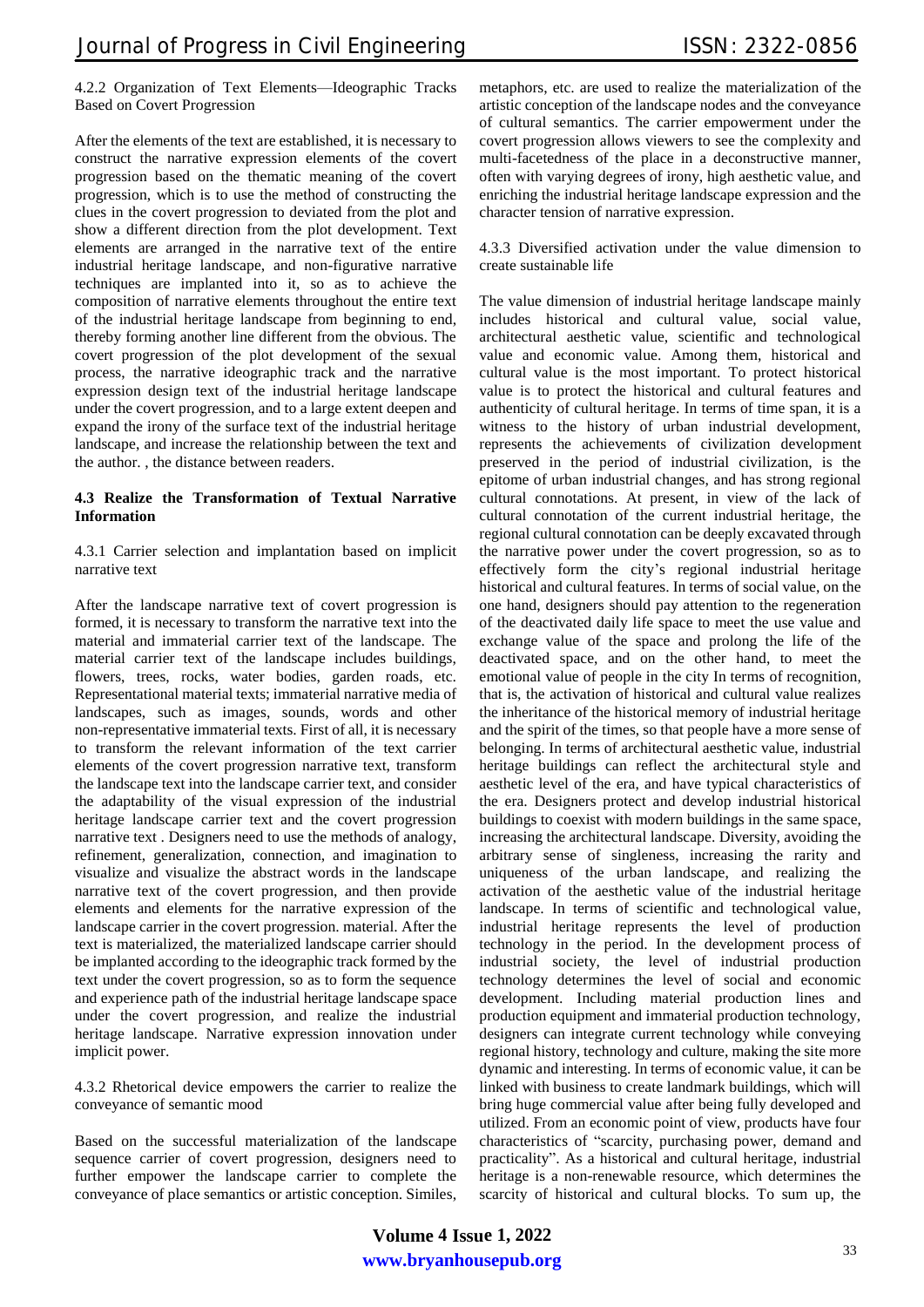industrial heritage landscape should be activated in a variety of value dimensions, so that the overall content of the industrial heritage landscape will be fuller, so as to create a sustainable life form of the industrial heritage landscape and realize the symbiosis of multiple values.

# **5. The Illustration Concept Map of Landscape Narrative Expression Design**

#### **5.1 Excavate the Significance of Landscape Covert Progression**

5.1.1 Analyze the multi-dimensional value of the place

When analyzing the various value dimensions of the park, at the historical and cultural level, it is found that the excavation of the history and culture of the site is not comprehensive enough. The regeneration only pays attention to the glorious history of the park, but neglects the history of how the park once declined, and these are of warning significance. Therefore, the excavation of the culture of the park by the designers is lacking and incomplete, which will also lead to insufficient experience and understanding of the authenticity of the cultural connotation. Enhance the viewer's understanding of the multi-faceted and complex industrial heritage landscape, enrich the narrative expression of the industrial heritage landscape, at the level of social value, most of the inactive spaces are activated, and the functions are also reset with the times. Art galleries, museums, weekly international markets, the construction of commercial complexes, etc. are all meeting the material and spiritual needs of people in social values. The technological value can also be integrated into more new technologies to attract people. Inject more entrepreneurial opportunities and vitality into the park, and at the commercial level, more formats can be introduced to enrich the commercial value of the park.

5.1.2 Excavate the significance of the theme of landscape covert progression

When excavating the historical and cultural background, we capture the dominant landscape narrative of the Taoxichuan Park, that is, the thematic significance of the plot development is mainly based on "the past glorious history of the park, to continue and develop the vitality of the park", and understand that the Taoxichuan Park used to be Jingdezhen. One of the "Top Ten Porcelain Factories", which laid the foundation for modern ceramic production in Jingdezhen, but with the corporate restructuring in the 1990s, all the "Top Ten Porcelain Factories" "died" almost overnight, and the rest were just empty. Various types of ceramic workshops. However, the aspect of "the history of corporate decay to enrich the cultural connotation of the park", which has a complementary or subversive relationship with the explicit process in ethical value or thematic sense, has not been deeply explored. People review the reasons for the decline of the porcelain factory at that time, and look for deficiencies and experience from the decline, so as to remind contemporary entrepreneurs, governments and related personnel not to go back to the same way, so that viewers can have more aspects of the narrative expression of the industrial heritage landscape. With complex understanding, it has a certain deconstructionist nature.

## **5.2 Constructing Landscape Covert Progression Text**

5.2.1 Design of text elements—theme, subject matter, semantics, artistic conception, carrier, subject

According to the value analysis of the place and the meaning of the theme of covert progression, "find the historical reasons for the decline of enterprises, alert contemporary enterprises and related personnel, and enrich the cultural connotation of the park", take the historical reasons for the decline of enterprises as the theme, and refine them. The semantics of the relevant reasons are extracted from the above, such as the semantics of one of the themes "Jingdezhen "Top Ten Porcelain Factory" only knows that it sticks to the title of "Millennium Porcelain Capital", and the porcelain that once made Jingdezhen proud is no longer as brilliant as it used to be. Taking a proud and conservative rather than open attitude in the development of an enterprise will make the enterprise decline step by step, so as to play a certain warning role, and attach it to the narrative text whose carrier is the text, so as to form a logical relationship between the elements of the text and text. The artistic conception is conveyed in the narrative semantics in the covert progression.

5.2.2 Organization of Text Elements—Ideographic Tracks Based on Covert Progression

Reshape the industrial period scene of the decay of the predecessor of Tao Xichuan, the Universe Ceramics Factory. According to the reasons for the decline, the themes of different reasons are used as the hidden narrative power. Multiple lines of parallel covert progression ideographic tracks, and non-figurative narrative skills are implanted into them. It forms an irony against the once prosperous porcelain capital of thousands of years, constitutes a tendency of deconstruction, enriches the viewer's more multi-faceted and complex understanding and experience of the park, and makes the overall character of the park fuller and the expression more intense.

#### **5.3 Realize the Transformation of Textual Narrative Information**

5.3.1 Carrier selection and implantation based on implicit narrative text

Based on the construction of the text of the ideographic track of the covert progression, the narrative text of the park's covert progression is completely transformed into the material and immaterial carrier text of the landscape, and the abstract sentences in the narrative text of the covert progression landscape are transformed into the artistic conception, and the use of analogy, refinement and generalization , connection, imagination and other techniques, transform abstract words into landscape carriers, and visualize and visualize them. For example, Jingdezhen's "Top Ten Porcelain Factory" only knows that it sticks to the title of "Millennium Porcelain Capital", which has been cited by Jingdezhen as a proud porcelain is no longer as brilliant as it used to be. "Transform this sentence of the text into a site construction of a landscape node, and select the carrier according to the elements required for construction, which can be translated into, with the help of a materialized art installation, to form an entrepreneur figure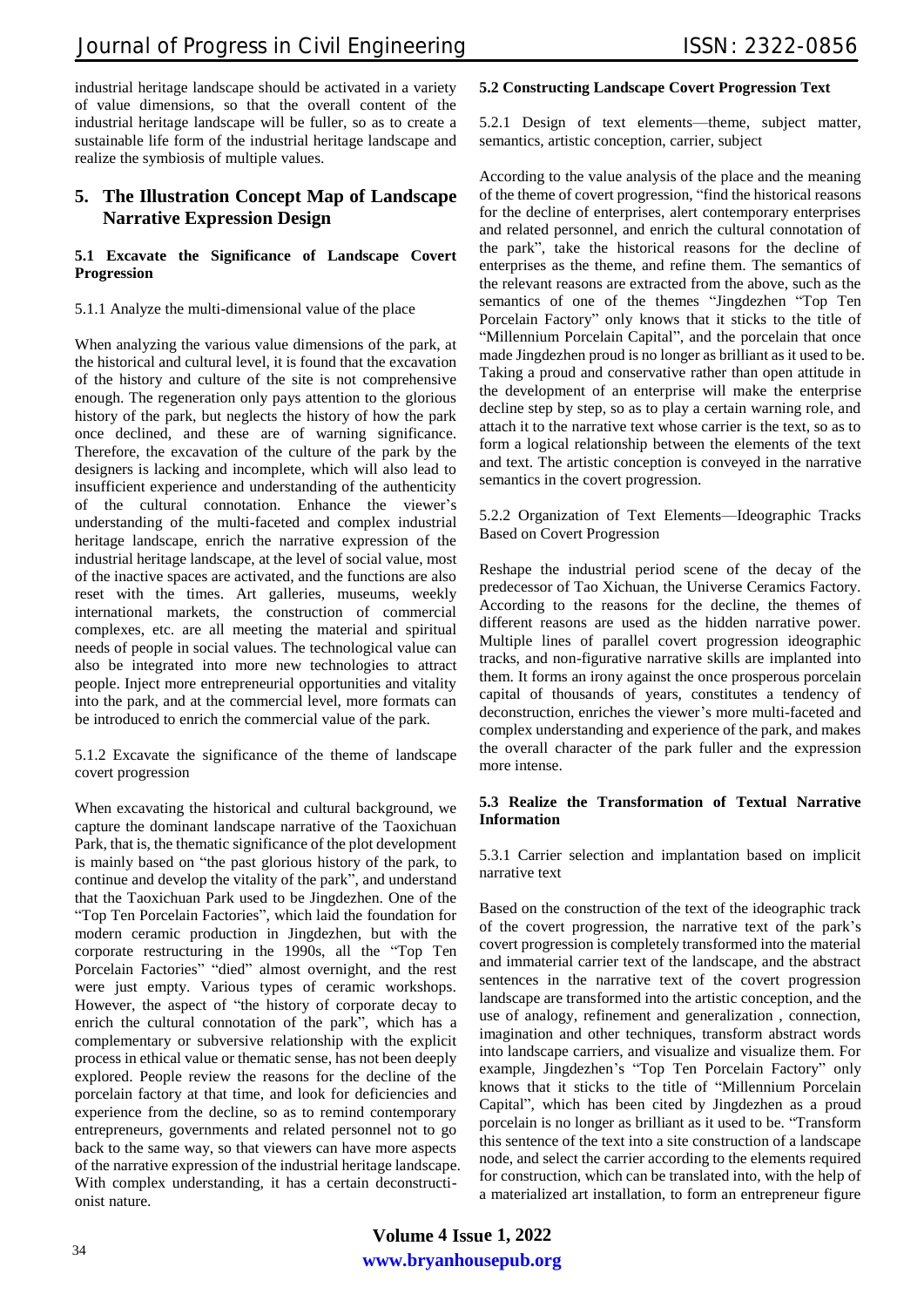made of clay. The image is hunched and holding a pile of ceramics with the title of "Millennium Porcelain Capital". Another scenario that leads to success, and finally forms irony through this comparison, which has a high aesthetic value, thus forming the transformation of the narrative information of this sentence, and finally realizing the transformation of the narrative information of the entire text.

5.3.2 Rhetorical device empowers the carrier to realize the conveyance of semantic mood

After the industrial heritage landscape carrier text is materialized based on the covert progression text to form a sequence, a rhetorical device with a high degree of adaptation is selected to implant it into the corresponding non-figurative text to achieve the semantic transmission of the text. For example, "due to the poor management of enterprises, market, system, technological reform, management, government and many other reasons, a serious debt crisis can be caused" through a form of sculpture, using marble as the material, with a face struggling because of the huge burden of RMB "The sculptural image of the entrepreneur who is bent and walked with difficulty due to gravity, is a metaphor for the phenomenon of corporate debt, employee unemployment, and intensification of social contradictions caused by various reasons such as enterprises, government, market, and system, so as to realize the artistic conception of landscape nodes and places. Materialized construction and cultural semantic transmission. It allows viewers to see the complexity and multi-facetedness of the place, which enriches the expression of industrial heritage landscape and the character tension of narrative expression.

5.3.3 Diversified activation under the value dimension to create sustainable life

After objectively analyzing the value of the place, in terms of activating the historical and cultural value, designers can combine the park narrative expression design under the above covert progression with the park narrative expression design under the previous explicit process. Create a rich local historical and cultural connotation, protect the historical and cultural features and authenticity of cultural heritage, and at the technological level, when protecting and inheriting the past material and intangible culture, more new technologies can be integrated into the site to enable The park is more dynamic and attractive. At the commercial economic level, more business formats can be introduced to enhance the four characteristics of "scarcity, purchasing power, demand and practicability" of the overall products of the park, enrich the commercial value of the park, and make the overall content of the park landscape fuller, so as to create a park The landscape is sustainable life, and realizes the symbiosis of multiple values.

## **6. Conclusion**

This paper draws on the theory of related disciplines of narratology, and based on the perspective of covert progression, constructs a narrative track of industrial heritage landscape narrative expression, form process and ideology, in order to stimulate viewers' more complex responses to the site, enrich the narrative expression of industrial heritage

landscape, and make industrial heritage landscapes more complex. The overall character and expression of the heritage landscape are fuller and more intense, which strengthens the viewer's cultural experience and recognition of the spiritual and cultural values of the local industrial heritage landscape, and realizes the problems of the lack of cultural connotation and multi-dimensional values that the industrial heritage landscape faces. It not only enriches and deepens our understanding of the place-making, thematic meaning and aesthetic value of the narrative expression of industrial heritage landscape to a large extent, but also helps us to see the complexity and multi-facetedness of the overall industrial heritage landscape.

# **Acknowledgement**

This paper is supported by the projects: General project of Jiangxi Provincial Social Science Planning: Research on landscape Activation Design of Industrial Heritage from the perspective of Landscape Narrative (No.: 21YS06); General Project of Social Science Planning of Jiangxi Province: Narrative Design of urban Red Landscape (No.: 20YS06); General project of cultural and art planning science in Jiangxi Province: Research on the construction method of urban red landscape from the perspective of narratology (No.: YG2020033); General project of Humanities and Social Sciences of Education Department of Jiangxi Province: Research on industrial Development System of Contemporary Inheritance of Chinese Painting Art (No.: YS20101).

## **References**

- [1] Shen Dan. The dual dynamics of narrative: Different interactions and reasons for neglect[J]. Journal of Peking University (Philosophy and Social Sciences Edition), 2018, 55(02): 84-97.
- [2] Zhang Qian. The value charm of urban industrial heritage[J]. People's Forum, 2019(34): 74-75.
- [3] Wang Yan, Wang Xinyu. Research on the "catalytic" renewal strategy of urban industrial heritage: Taking Changzhou Qiji Factory as an example[J]. Decoration, 2021(07): 132-133.
- [4] Chen Huaxin, Meng Zhaojun, Zhang Xiaomei, Wang Jianqiu. Research on the reuse design of regional industrial heritage[J]. Furniture and Interior Decoration, 2021(01): 93-95.
- [5] Lu Shaoming. On the connotation, theory and value of landscape narrative[J]. Journal of Nanjing University of the Arts (Art and Design), 2018(03): 59-67+209.
- [6] Jiang Yina. The writing of cultural identity in the "space narrative" of Chinese contemporary landscape design[J]. Sichuan Opera, 2019(10): 53-56.
- [7] Matthew Portage, Jamie Plington[America]; Zhang Nan, Xu Yuemeng, Tang Li, Li Nio translated, Landscape narrative: The design practice of storytelling[M], China Construction Industry Press, 2015
- [8] Jiang Xiaoying. Research on narrative design of industrial heritage landscape[D]. Huazhong University of Science and Technology, 2019.

# **Author Profile**

**Hui Lin**(1966.9-), male, Yushan, Jiangxi, China. Professor of